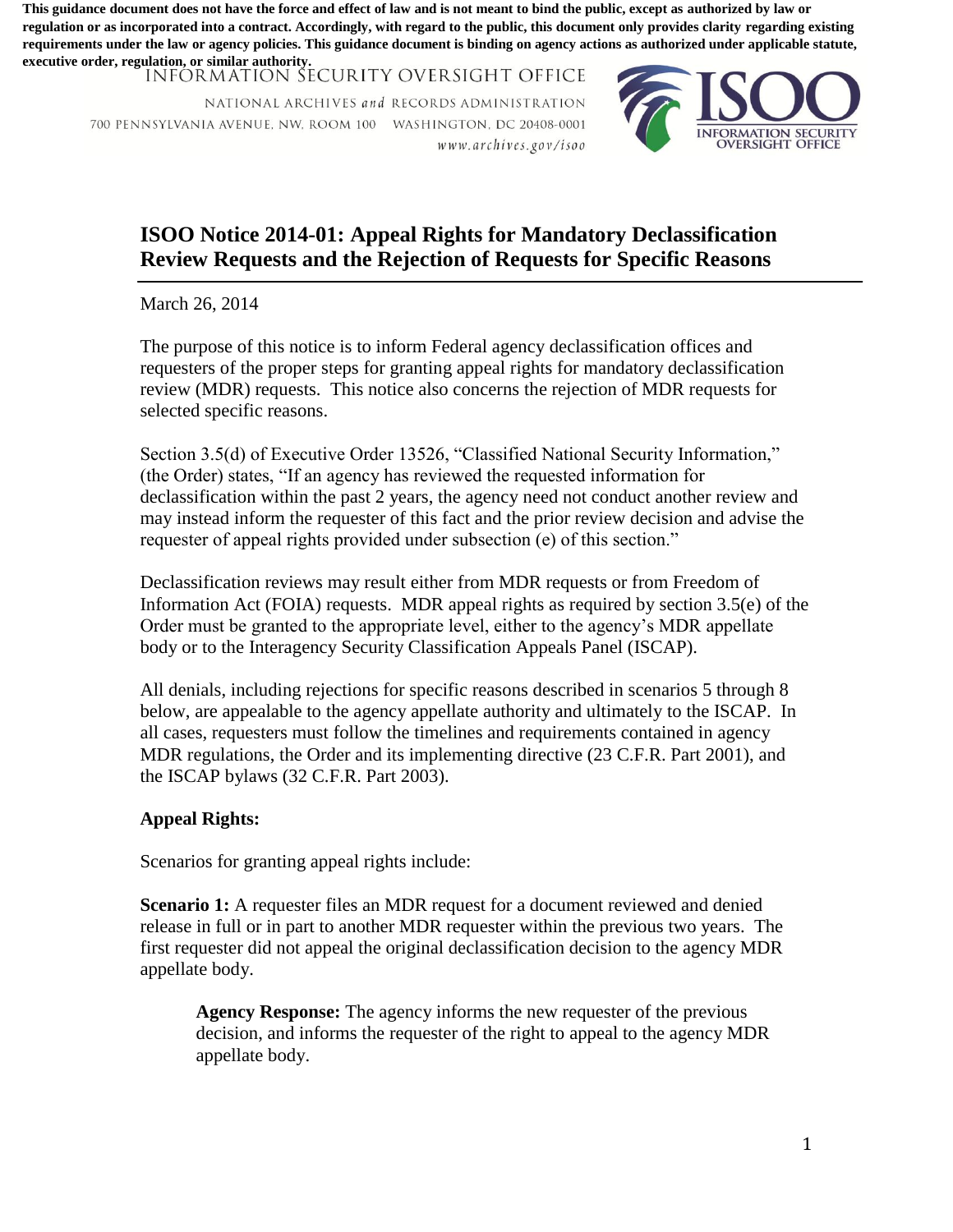**Scenario 2:** A requester files an MDR request for a document reviewed and denied release in full or in part by the agency MDR appellate body within the previous two years.

 appellate decision, and informs the requester of the right to appeal to the ISCAP. **Agency Response:** The agency informs the new requester of the previous

**Scenario 3:** A requester files an MDR request for a document reviewed and denied body for FOIA. The document contains information withheld from release under the release in full or in part to a FOIA requester within the previous two years. The FOIA requester did not appeal the original declassification decision to the agency's appellate FOIA exemption (b)(1) for classified national security information.

**Agency Response:** The agency informs the new MDR requester of the previous FOIA decision, and informs the requester of the right to appeal to the agency MDR appellate body for the remaining classified national security information in the document.

 **Scenario 4:** A requester files an MDR request for a document reviewed and denied release in full or in part by the agency appellate body for FOIA within the previous two years. The FOIA decision is not in litigation. The document contains information withheld from release under the FOIA exemption (b)(1) for classified national security information.

 FOIA appellate decision, and informs the requester of the right to appeal to the **Agency Response:** The agency informs the new MDR requester of the previous ISCAP for the remaining classified national security information in the document.

## **The Rejection of MDR Requests for Specific Reasons:**

Selected scenarios for the rejection of MDR requests for specific reasons include:

 also filed a FOIA request that is still under review. **Scenario 5:** A requester files an MDR request for information for which he or she has

 **Agency Response:** The agency asks the requester to choose either MDR or FOIA for the review and release of this information. If the requester does not select one method, the agency rejects the MDR request and responds to the request as a FOIA request (32 C.F.R. Part 2001.33(f)).